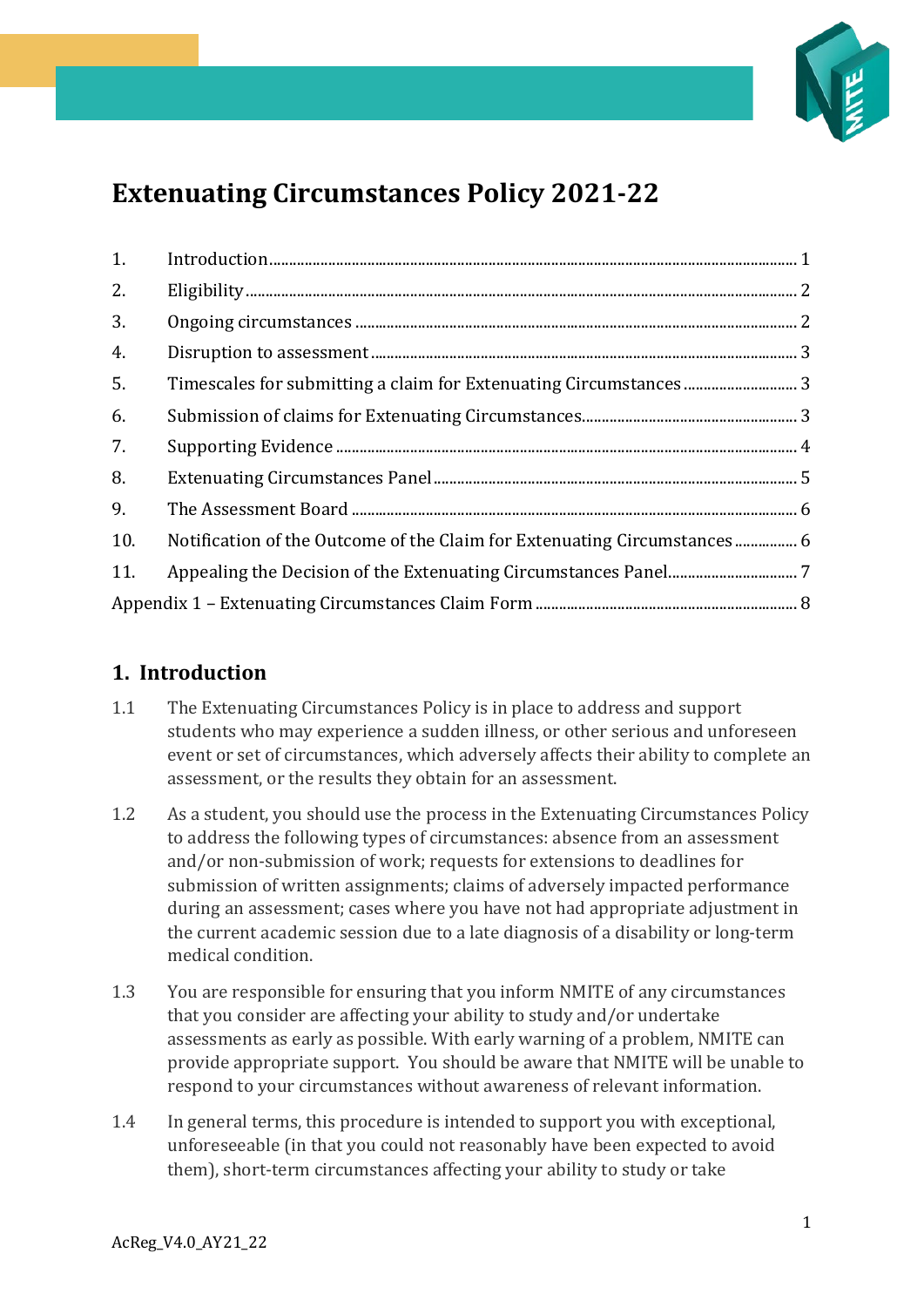

assessments, or if you have had a late diagnosis of a disability or long-term medical condition. 

# <span id="page-1-0"></span>**2. Eligibility**

- 2.1 For you to claim Extenuating Circumstances, **all** of the following criteria must apply:
	- i. the circumstances must be out of your control you could not have prevented them;
	- ii. the circumstances must have had an impact they must have had a demonstrably negative impact on your ability to study or to undertake an assessment;
- iii. the timing of the circumstances must be relevant to the claimed impact.
- 2.2 As general guidance, an illness/ailment that does not require medical treatment or will not cause a significant risk to others will not normally be covered by this procedure.
- 2.3 Preparing for and taking assessments can be a demanding time both physically and psychologically and feeling 'below par' is a natural and common experience for many students and will not normally be covered by this procedure.
- 2.4 The typical symptoms associated with feeling 'stressed' about assessments (e.g. anxiety, sleeping disturbances, feeling nauseous etc) are not considered to be good reasons for missing or underperforming in an assessment and are not, therefore, normally grounds for an Extenuating Circumstances claim.

### <span id="page-1-1"></span>**3. Ongoing circumstances**

- 3.1 Where you have had extenuating circumstances accepted for one period but continue to be affected by, or have a recurrence of the same circumstances, you should seek medical/other advice so that appropriate support for study or individual arrangements for assessments can be put in place and/or other options discussed (for example, a voluntary interruption of studies).
- 3.2 You may not normally re-submit the same extenuating circumstances covering a different period of time except where you have accessed appropriate support to manage the circumstances but there is an unexpected acute episode at a particularly significant time.
- 3.3 Where the circumstances are external to you and extend over more than one term (for example, chronic illness of a relative), it may be appropriate to accept the same circumstances for a longer period if it is not appropriate for you to voluntarily interrupt your studies. In such circumstances you should contact your Personal Tutor or the Academic Registrar in the first instance for advice and support.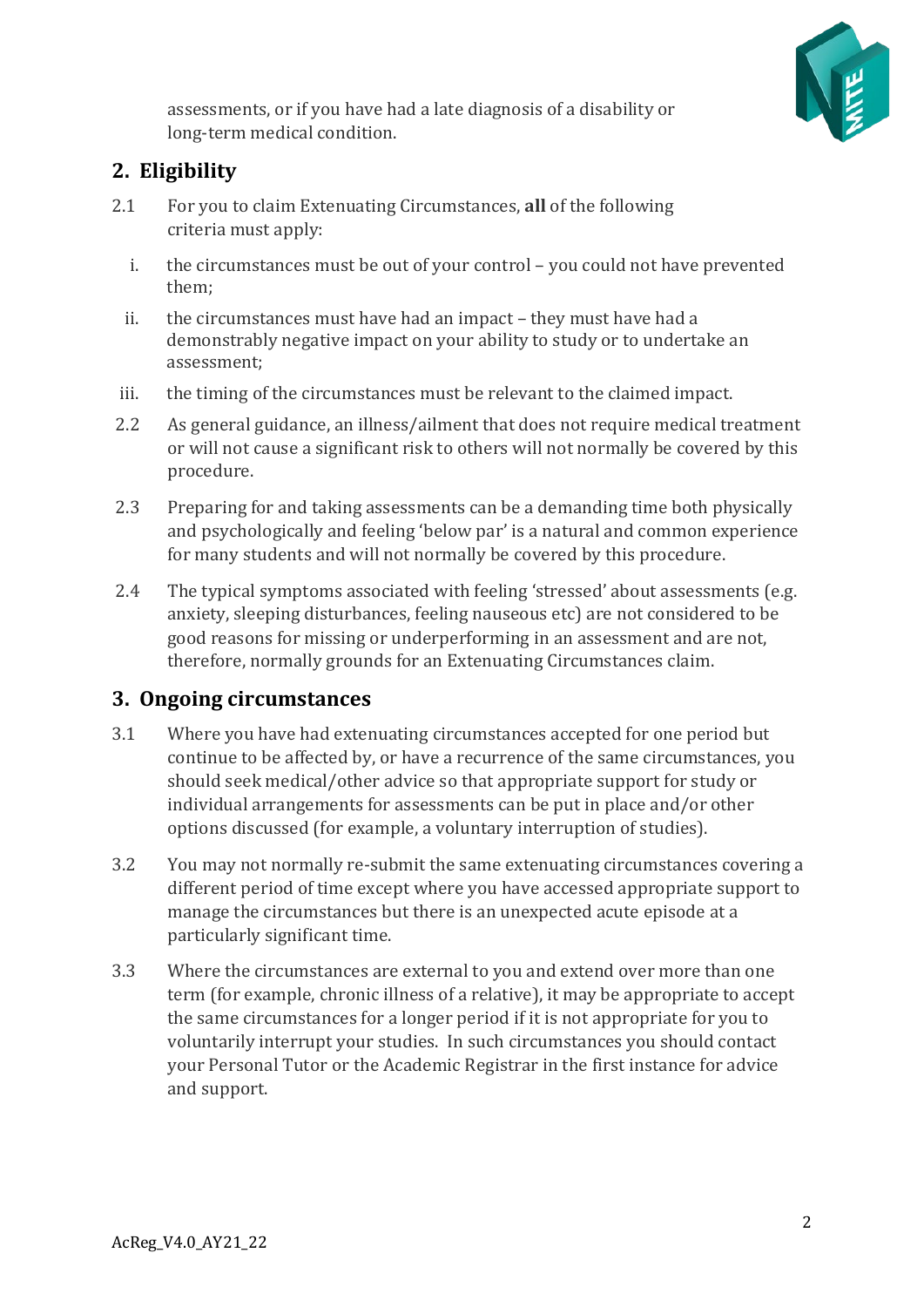

# <span id="page-2-0"></span>**4. Disruption to assessment**

4.1 In cases where the assessment process has in some way been disrupted (e.g. a problem with a piece of equipment or building issues) appropriate adjustments may be made to the outcomes for the affected cohort, including potentially to marks, via the Moderation process. In such circumstances you will not be required to submit a claim for Extenuating Circumstances.

# <span id="page-2-1"></span>**5. Timescales for submitting a claim for Extenuating Circumstances**

- 5.1 If you wish to make a claim for Extenuating Circumstances you must do so before the published deadline(s) for the affected piece(s) of assessment or within seven calendar days. If you cannot submit evidence by the published deadlines, you must submit details of the Extenuating Circumstances with an indication that evidence will be submitted within seven calendar days.
- 5.2 If you have not submitted an acceptable Extenuating Circumstances claim for a piece of written assessment that you do not submit by the given deadline date, you will receive a mark of zero.
- 5.3 If you have not submitted an acceptable Extenuating Circumstances claim for a scheduled assessment that you do not attend you will receive a mark of zero.
- 5.4 The only exception to these timescales is where you provide compelling evidence that circumstances or illness prevented them from submitting the form on time.  Where such an exception is made, your claim will be considered under this policy without prejudice.

# <span id="page-2-2"></span>**6. Submission of claims for Extenuating Circumstances**

- 6.1 If you wish your circumstances to be considered under this procedure you should submit a fully completed [Extenuating Circumstances Claim Form](#page-7-0) (Appendix 1) accompanied by appropriate evidence of impact, within the timescales provided. Third party submissions will not normally be accepted.
- 6.2 Claim forms, accompanied by appropriate evidence, should be submitted by email to [registrar@nmite.ac.uk](mailto:registrar@nmite.ac.uk) within the timescales given in 5.1 above.
- 6.3 All claims must be supported by evidence as detailed in section 7 below.
- 6.4 You are encouraged to discuss your claim with your Personal Tutor, or other appropriate staff member, to get help and support prior to submission.
- 6.5 Claims submitted without evidence and without notification of intention to submit evidence at a specified later date will not be be processed.
- 6.6 Where the circumstances arise extremely close to the deadline/assessment (e.g. on the same or previous day), it may not be possible for NMITE to consider the claim before the relevant deadline or assessment, nor for the student to acquire the necessary evidence.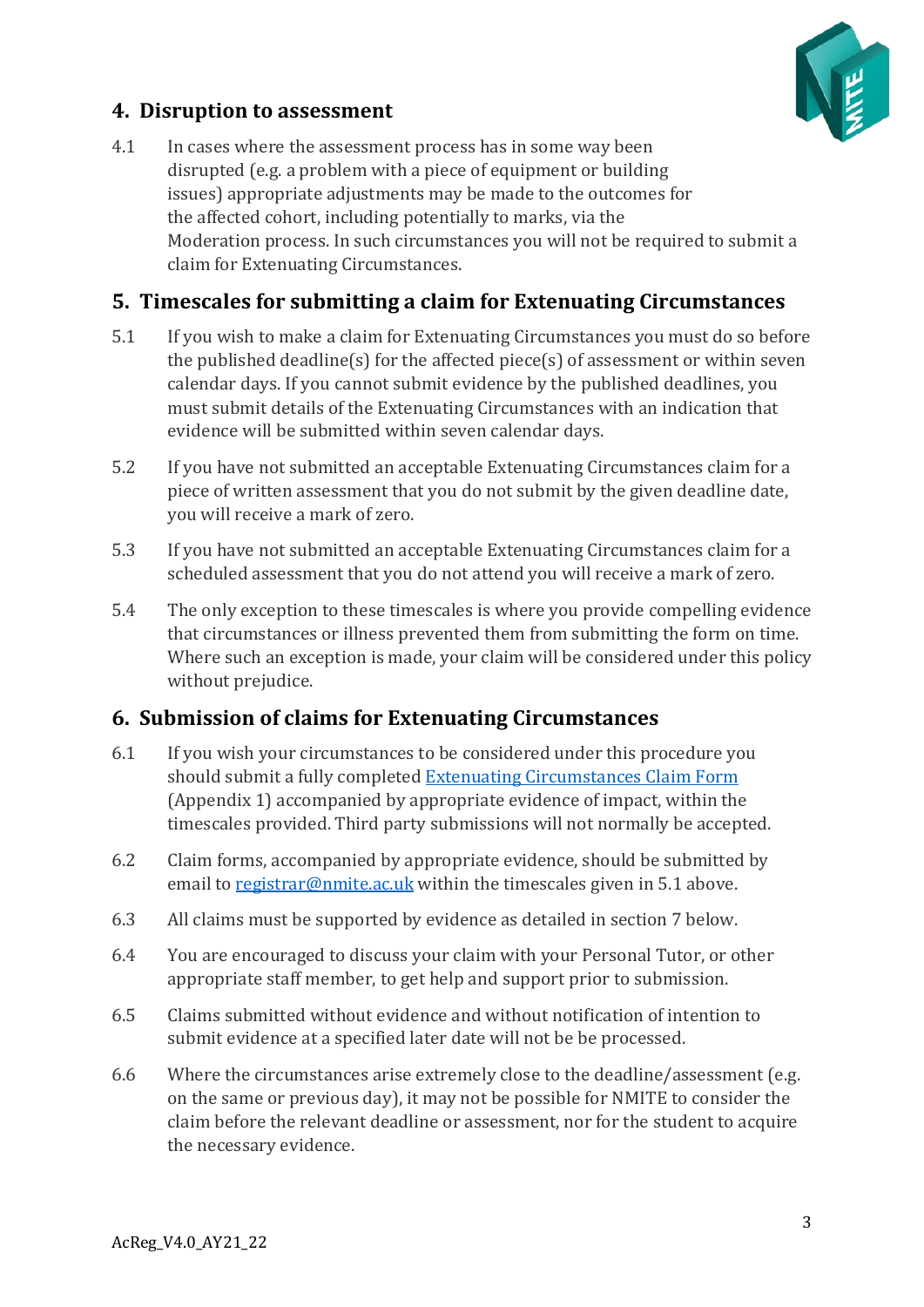

- 6.7 In the case of an assessment you must make your own decision as to whether to miss the assessment and/or submit any work that you have done by the time of the deadline.   If the claim is approved, you will be provided with the opportunity to retake the assessment/resubmit the work and be marked without penalty. If the claim is not subsequently approved, you will receive a mark of zero for the relevant scheduled assessment(s)/submitted work.
- 6.8 Any claims for Extenuating Circumstances must be submitted before the relevant Assessment Board meets. It is not possible for you to claim Extenuating Circumstances after an assessment decision has been made.
- 6.9 If you feel that valid grounds did exist, but it is after the relevant Assessment Board, you should follow the Student Academic Appeals Procedure. In such cases, the Academic Appeal submitted by you will need to demonstrate that new evidence was not, and could not have been, made available to the Assessment Board at the time of its original decision. Any matters which could have been raised before the meeting of the Board, but, without good reason, were not raised, will not be considered in the event of an Appeal.
- 6.10 Although a key principle of Extenuating Circumstances is that they are unexpected and unforeseen, and longer-term conditions should be addressed via the making of reasonable adjustments, NMITE recognises that there may be situations where a student has not had appropriate adjustment at the beginning of their studies – for example, due to late diagnosis. In these circumstances you should submit a claim under the Extenuating Circumstances procedure as soon as the diagnosis is confirmed.

## <span id="page-3-0"></span>**7. Supporting Evidence**

- 7.1 All evidence must be independent, reliable, and verifiable documentary evidence – for example, a medical note from a qualified and practising professional or a Death Certificate.
- 7.2 It is your responsibility to provide appropriate evidence in support of your claim for Extenuating Circumstances.
- 7.3 All evidence presented by you must meet the following standards and must be:
	- i. Written and signed by appropriately qualified professionals who are independent of the student.
	- ii. On headed paper and signed and dated by the author.  Evidence presented by email may be acceptable if the email has been sent by the author from the official domain name of the author's organisation.
- iii. Confirming specifically that the circumstances were witnessed on the relevant date as opposed to being reported retrospectively.
- iv. In English. It is your responsibility to provide supporting documentation and any translation should be undertaken by an accredited translator, with any associated costs to be met by you.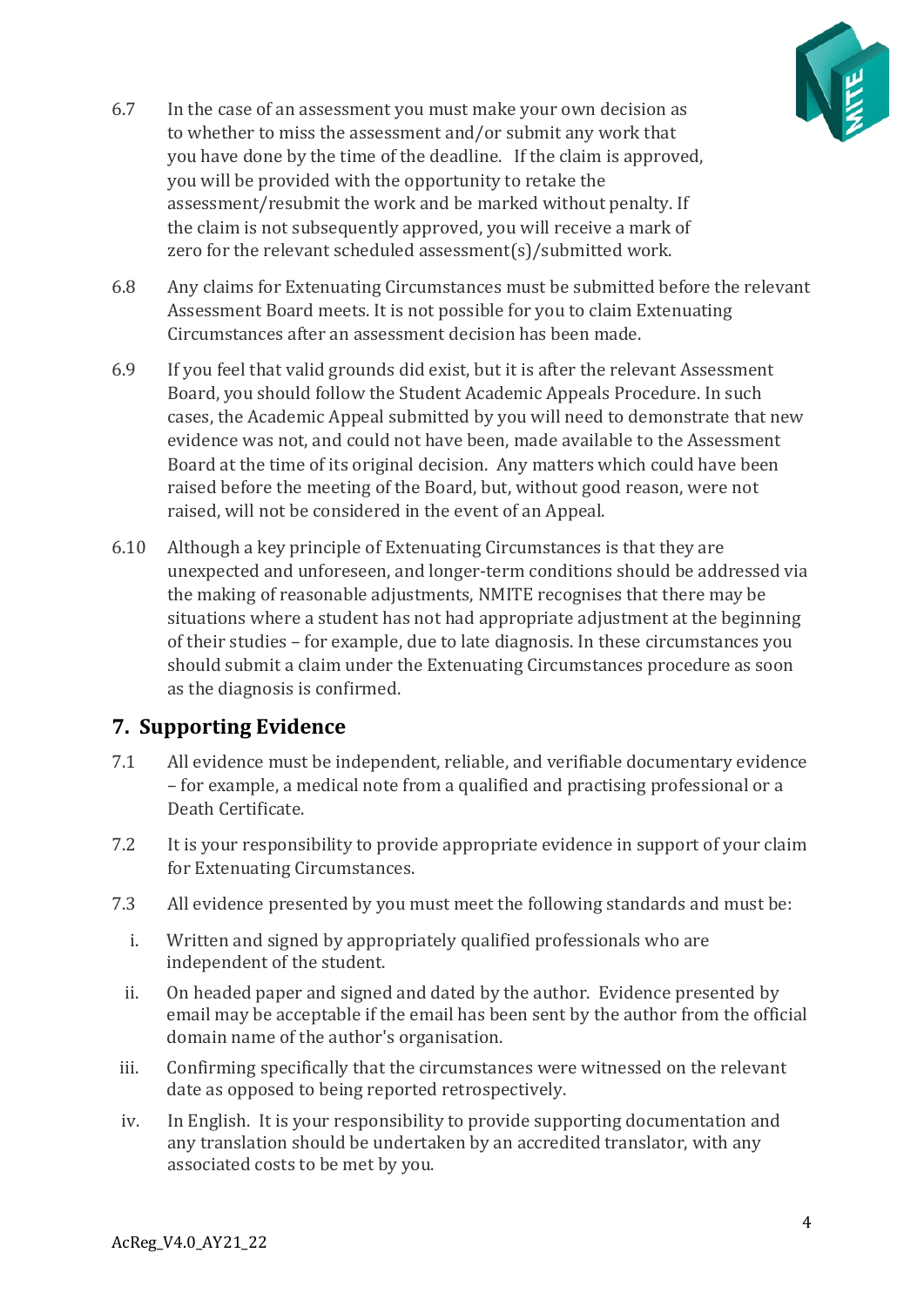

- v. Unaltered by you in any way.  Documentation that has been amended for any reason will be deemed inadmissible by NMITE.
- 7.4 All evidence which you wish to use to support the claim should be submitted with the extenuating circumstances form. In circumstances where this will not be possible, you may request an extension of time in which to submit evidence. Any extension of the deadline will be confirmed to you in writing by the Academic Registrar
- 7.5 Where evidence is not available at the time of submission of the form, you will be provided with an 'in principle' decision as if the application were complete. Assuming the necessary evidence is subsequently received the outcome decision will stand; however, if the evidence is not subsequently provided the claim for Extenuating Circumstances will be considered null and void and the relevant assessment mark(s) corrected to be zero.

## <span id="page-4-0"></span>**8. Extenuating Circumstances Committee**

- 8.1 Extenuating Circumstances claims are initially considered by an Extenuating Circumstances Committee, which makes specific recommendations to the relevant Assessment Board based on the evidence before them.
- 8.2 Terms of Reference of Extenuating Circumstances Committees
	- i. An Extenuating Circumstances Committee is a sub-Committee of NMITE's Assessment Board.
	- ii. In addition to the terms of reference outlined here, Extenuating Circumstances Committees will take due account of any requirements from relevant professional or regulatory bodies (PSRBs).
- iii. Each Extenuating Circumstances Committee shall comprise a minimum of 3 members of NMITE staff. The Committees will be Chaired by the Academic Registrar and will include the relevant Module leads and other co-opted members as deemed necessary by the Chair.
- iv. The Committee will be deemed to be quorate provided the Chair and at least 2 other members are present.
- v. The Committee will be supported by a note-taker who is not part of the Panel.
- vi. Decisions of each Extenuating Circumstances Committee shall be made in accordance with the Academic Regulations.
- 8.3 For the consideration of requests for an extension to a submission deadline(s) it is not necessary for a full Committee to be convened.  The case may be reviewed by a Committee member or members in order that the decision is made promptly.  The recommendations made by Committee members should be reported at the next meeting of the full Committee.  Other time-critical decisions may be made by Chair's action and reported to the next meeting of the full Committee.
- 8.4 Members of Extenuating Circumstances Committees who are also the Personal Tutor of a student making a claim should normally not be involved in making a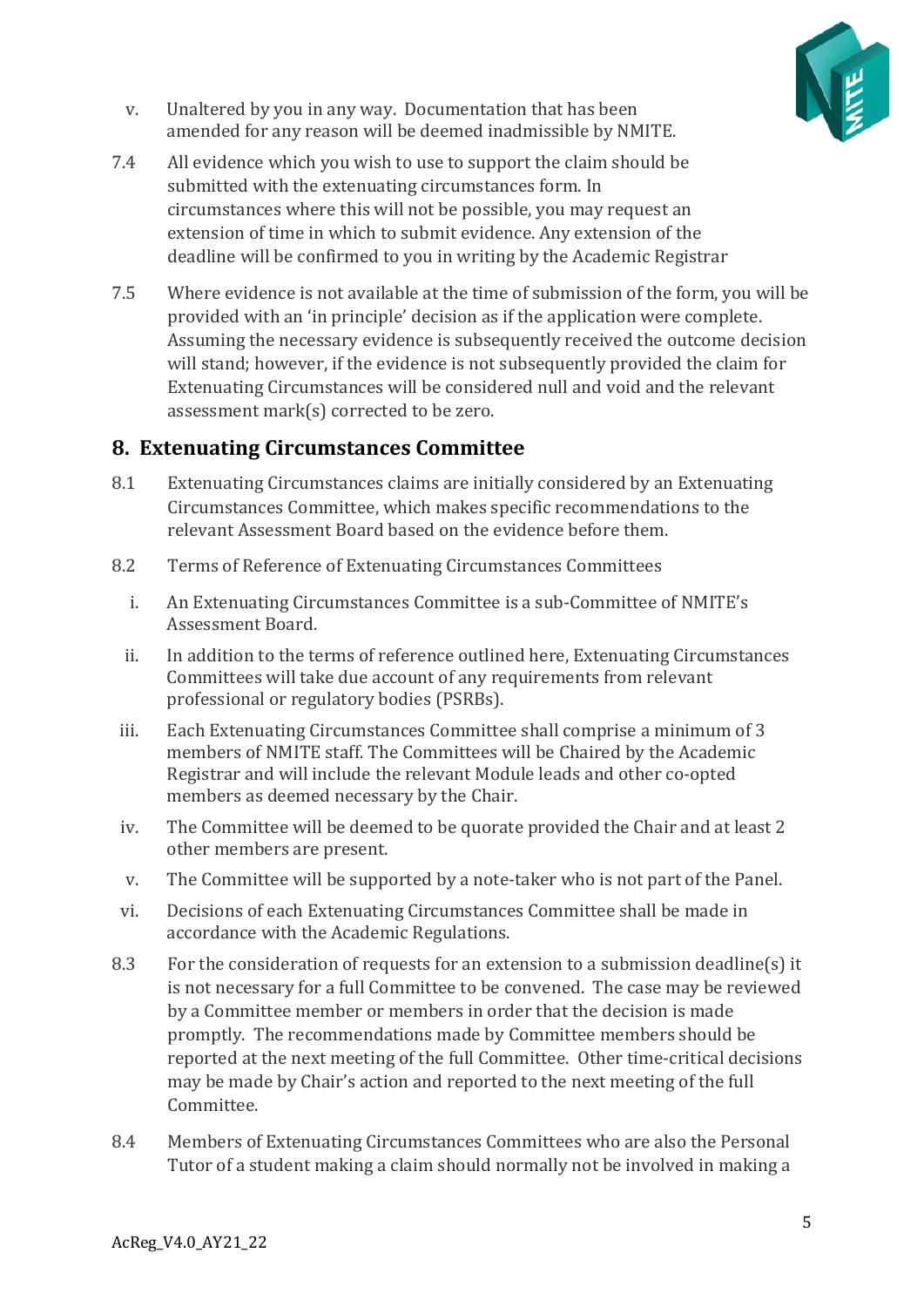

decision in connection with that request. They may, however, provide you with a supporting statement to be included as evidence, if appropriate.

8.5 All Extenuating Circumstances Committees are required to keep formal records of their proceedings. The purpose of the appropriately anonymised records is to document decisions, to summarise any discussion relevant to those decisions (where this is required to give a context or rationale for the decision, or to establish precedents), and to capture for further consideration any areas of discussion or requirements for future action.

## <span id="page-5-0"></span>**9. The Assessment Board**

- 9.1 The Assessment Board shall consider recommendations from Extenuating Circumstances Committees before making a final determination of your classification or progression decision arising from the result, subject to the provisions of the Academic Regulations.
- 9.2 In all cases the Assessment Board must be assured that overall programme learning outcomes have been met before implementing a recommendation by the Extenuating Circumstances Committee.
- 9.3 Upon receipt of recommendations from the Extenuating Circumstances Committee, the Assessment Board will decide whether to:
	- i. provide you with the opportunity to take the affected assessment(s) as if for the first time, allowing you to be given the full marks achieved for the submitted work and/or assessment, rather than imposing a cap;
	- ii. waive late submission penalties;
- iii. determine that there is sufficient evidence of the achievement of the intended learning outcomes from other pieces of assessment in the module(s) for an overall mark to be derived;
- iv. note the accepted extenuating circumstances for the module(s) and recommend that it is taken into account at the point of award and classification.
- 9.4 The Assessment Board, depending on the circumstances, may exercise discretion in deciding on the particular form any reassessment should take. Options are a viva voce examination, additional assessment tasks designed to show whether the you have satisfied the programme learning outcomes, review of previous work, or normal assessment at the next available opportunity. You will not be put in a position of unfair advantage or disadvantage: the aim will be to enable you to be assessed on equal terms with your cohort.

# <span id="page-5-1"></span>**10. Notification of the Outcome of the Claim for Extenuating Circumstances**

10.1 The Academic Registrar will inform you of the outcome of claims in writing and via mail to your NMITE student email address within 10 working days of the decision of the Committee.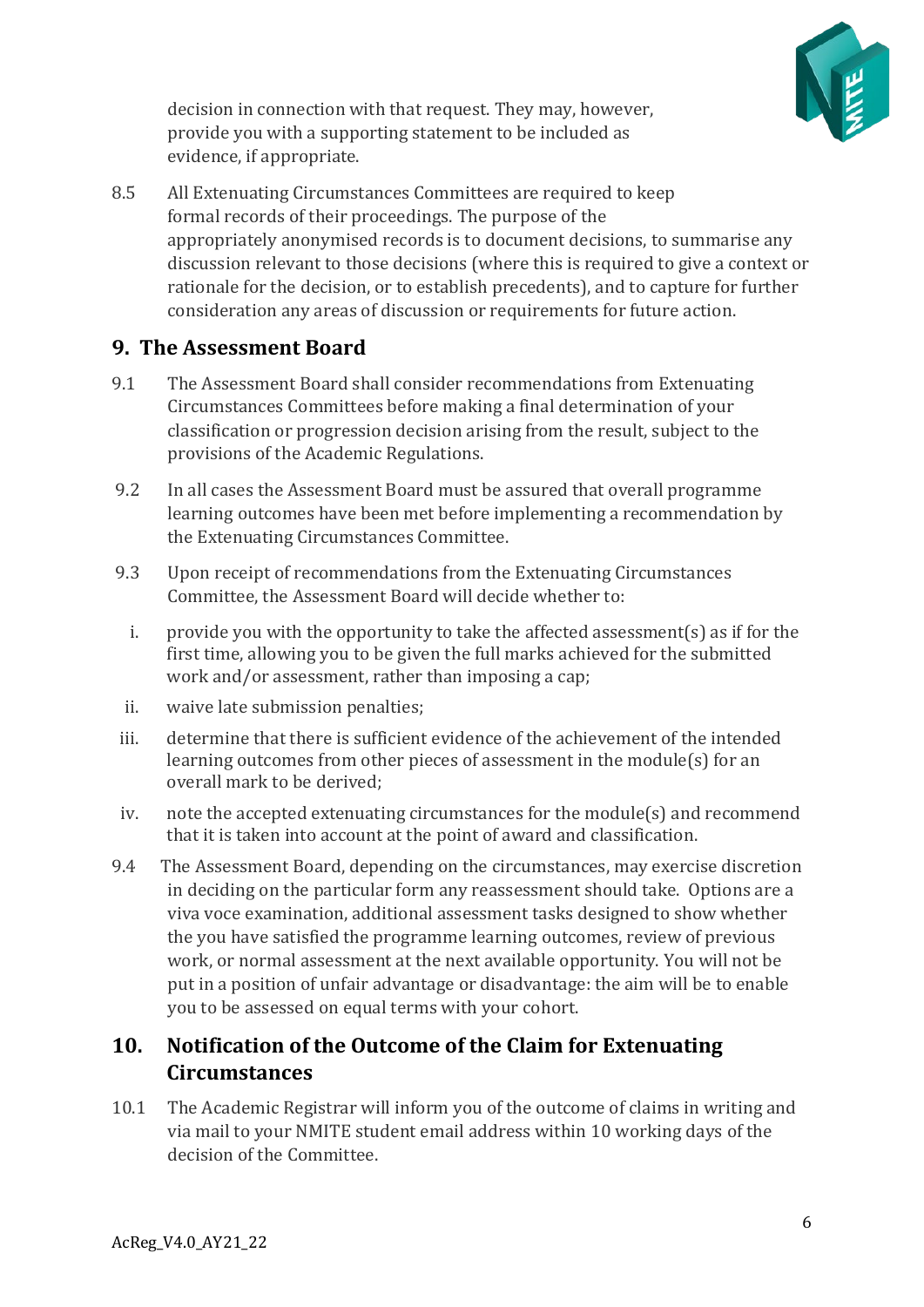

# <span id="page-6-0"></span>**11. Appealing the Decision of the Extenuating Circumstances Committee**

11.1 If you are dissatisfied with the outcome of an Extenuating Circumstances decision, you may appeal the decision via the Academic Appeals Procedures, so long as your appeal meets the relevant criteria – specifically that new evidence exists which it was not possible for you to submit at the time of submitting their claim for Extenuating Circumstances.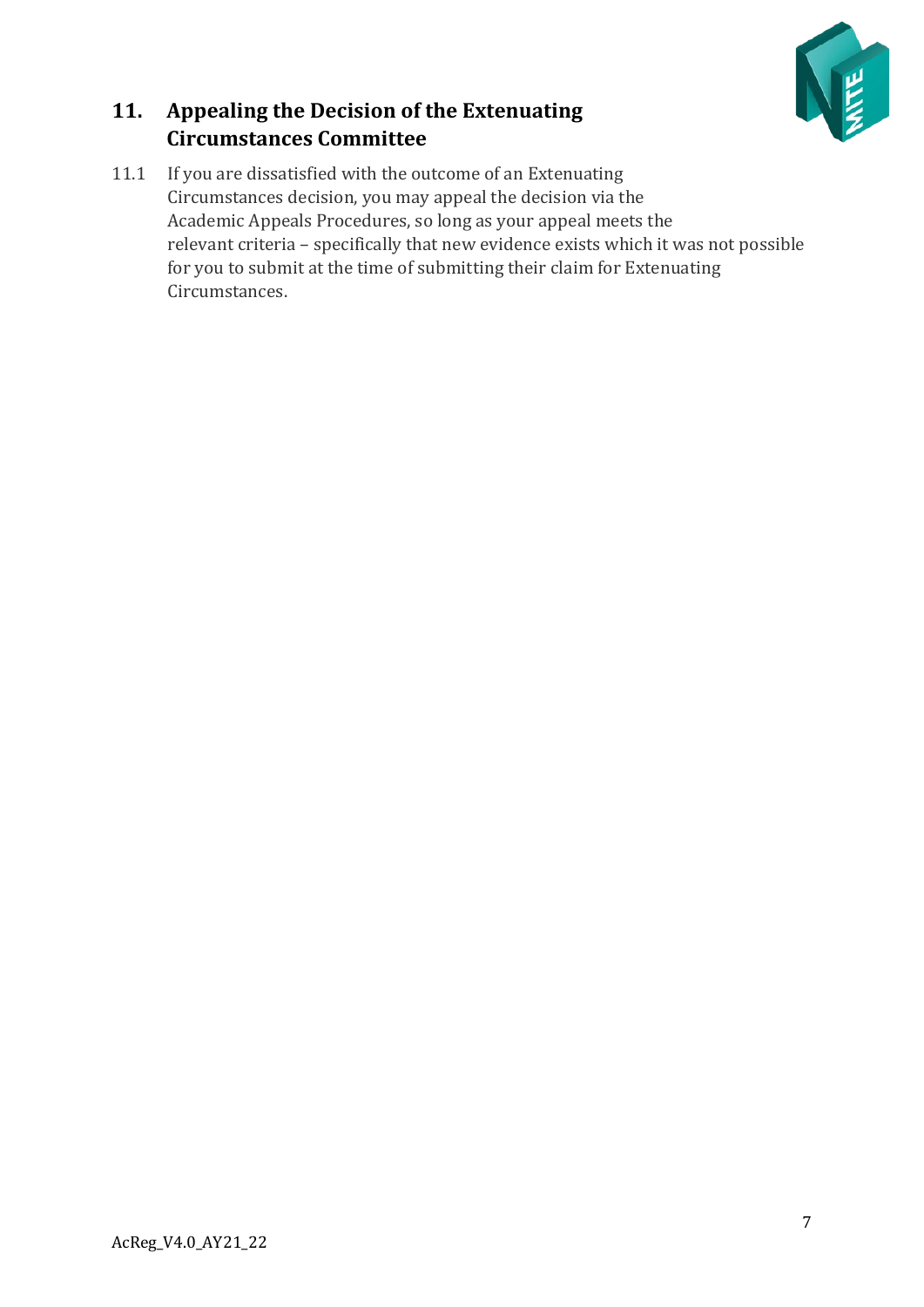

# <span id="page-7-0"></span>**Appendix 1 – Extenuating Circumstances Claim Form**

Name: Student ID Number: Personal Tutor: Programme of Study: Year of Study: (e.g. year 3) Email address (for confirmation of status change):

Although it is not mandatory for you to speak to someone before you submit a claim, staff members can provide helpful advice, if needed. If you have been speaking to someone about the circumstances affecting your study, it can be helpful for the Panel to know this – please tick all that apply

| Yes, my Personal Tutor                               |  |
|------------------------------------------------------|--|
| Yes, a member of the Student Support & Services team |  |
| Yes, another staff member                            |  |
| No, I have not spoken to anyone                      |  |

Please provide the name of the staff member(s) you have spoken to, if applicable.

Does this EC claim relate to a disability (or long-term condition) already covered by a Support Plan? YES/NO (please delete as appropriate)

Please indicate why the form is being completed (tick all that apply)

| Absence from an assessment or non-submission of coursework                       |  |
|----------------------------------------------------------------------------------|--|
| Request for extension(s) to deadlines for submission of written<br>assignment(s) |  |
| Claim of adversely impacted performance in an assessment                         |  |
| Late diagnosis of a disability or long-term medical condition                    |  |

When were you affected e.g. from 02 May 2019 to 09 May 2019. The evidence you provide should cover these dates.

Date from: To: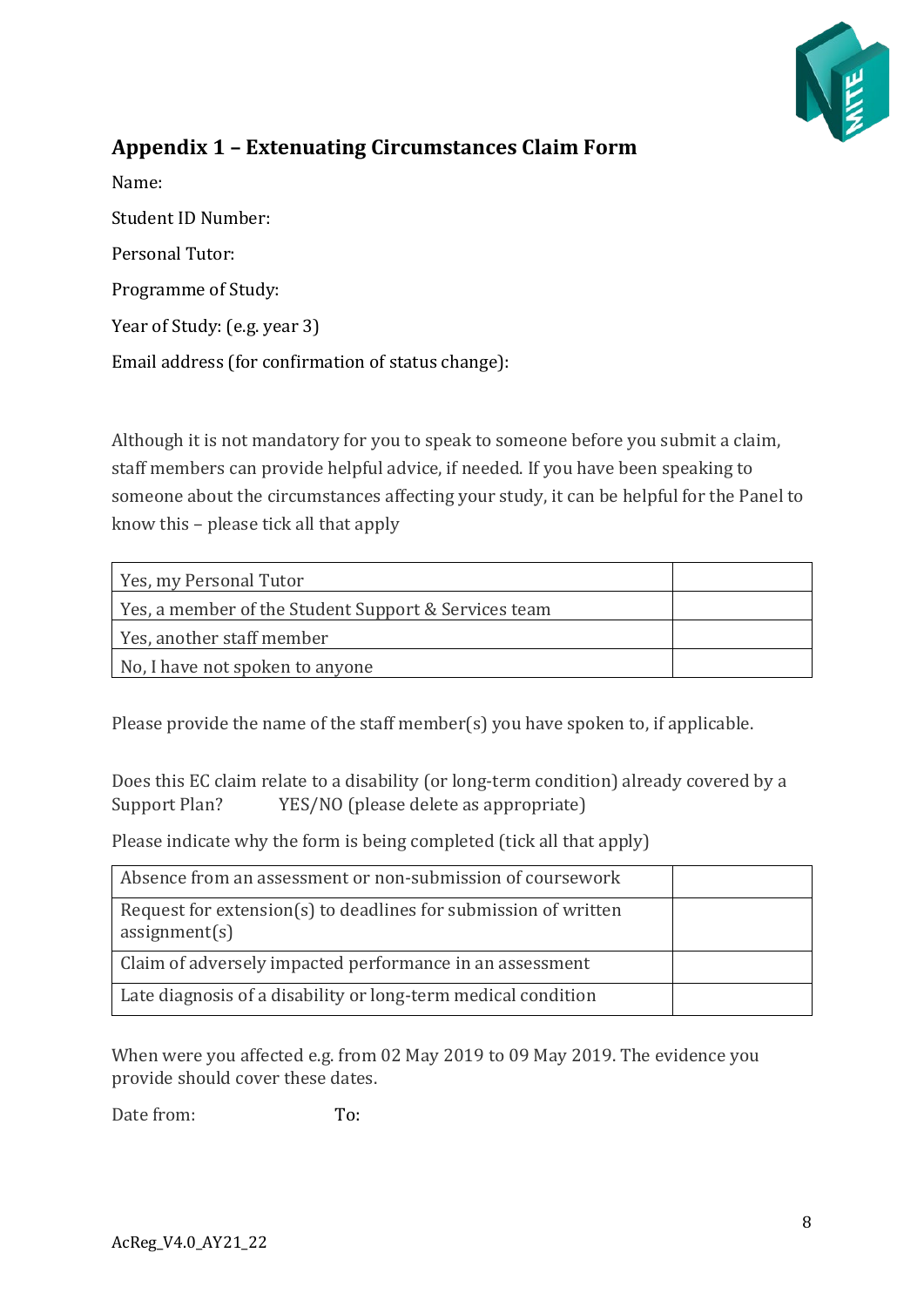

#### What work or assessment was affected?

If there are multiple elements of assessment in the module that you are claiming for, please specify in the Module title which part your claim relates to. For example, by giving the assignment name.

Module title\*

Type of assessment affected\*

Date(s) of exam/placement/coursework deadline affected:

From:\* To:

Explanation of the situation. Please tell us: what happened? How serious was it? How did it impact upon your studies or assessment?

What evidence are you providing in support of your claim? Please tick all that apply

| Evidence from medical practitioner          |  |  |
|---------------------------------------------|--|--|
| Letter from counsellor                      |  |  |
| Supporting statement from a member of staff |  |  |
| Police incident report                      |  |  |
| Letter from Court                           |  |  |
| Death Certificate                           |  |  |
| Other - please specify                      |  |  |
|                                             |  |  |

Will supporting documentary evidence be submitted separately? YES/NO (please delete as appropriate)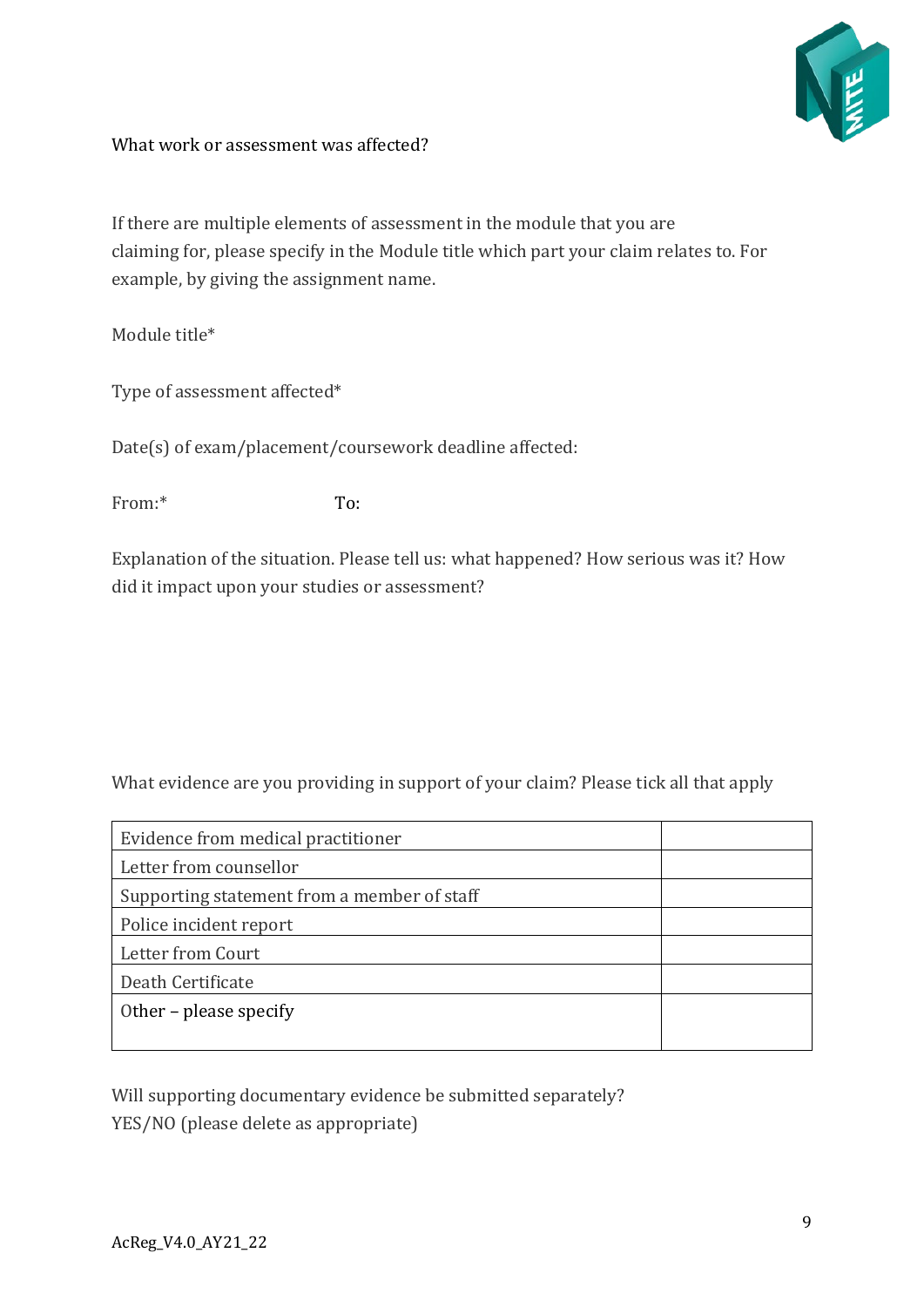

#### **Your supporting evidence**

In accordance with the General Data Protection Regulations (GDPR), you should only submit evidence (data) relating to living third parties if it is strictly necessary for the consideration of your claim e.g. details of a relative's hospital admission, a police report concerning a family member or partner. NMITE may be unable to contact people named in your claim to advise them that their data is being held. You should make anyone whose data you are including in your claim aware that you are doing so in order that, if they wish to do so, they can contact NMITE to object to that data being held.

#### **Outcome**

In order to support you in making this claim, we need you to tell us what outcome you are expecting for every affected assessment. There are a number of potential outcomes (for example, to waive late submission penalties, to provide an extension to submission deadline) but any decision will be taken in your best interests, to minimise any adverse impact on your on-going studies and subsequent assessment load. Please indicate what outcome are you seeking from this claim:

#### **Student signature and consent**

The information I have provided is correct and complete to the best of my knowledge. In submitting this form, I given my consent for this information to be disclosed to relevant NMITE staff responsible for considering my claim. I understand that the claim will be kept on my student record.

Please note, whilst all applications will be treated with appropriate confidentiality, details may be shared with Student Support Services, who may need to contact you directly to offer advice and support if the information disclosed is of significant concern.

I confirm and agree to the above statement:

Signature:

Date: